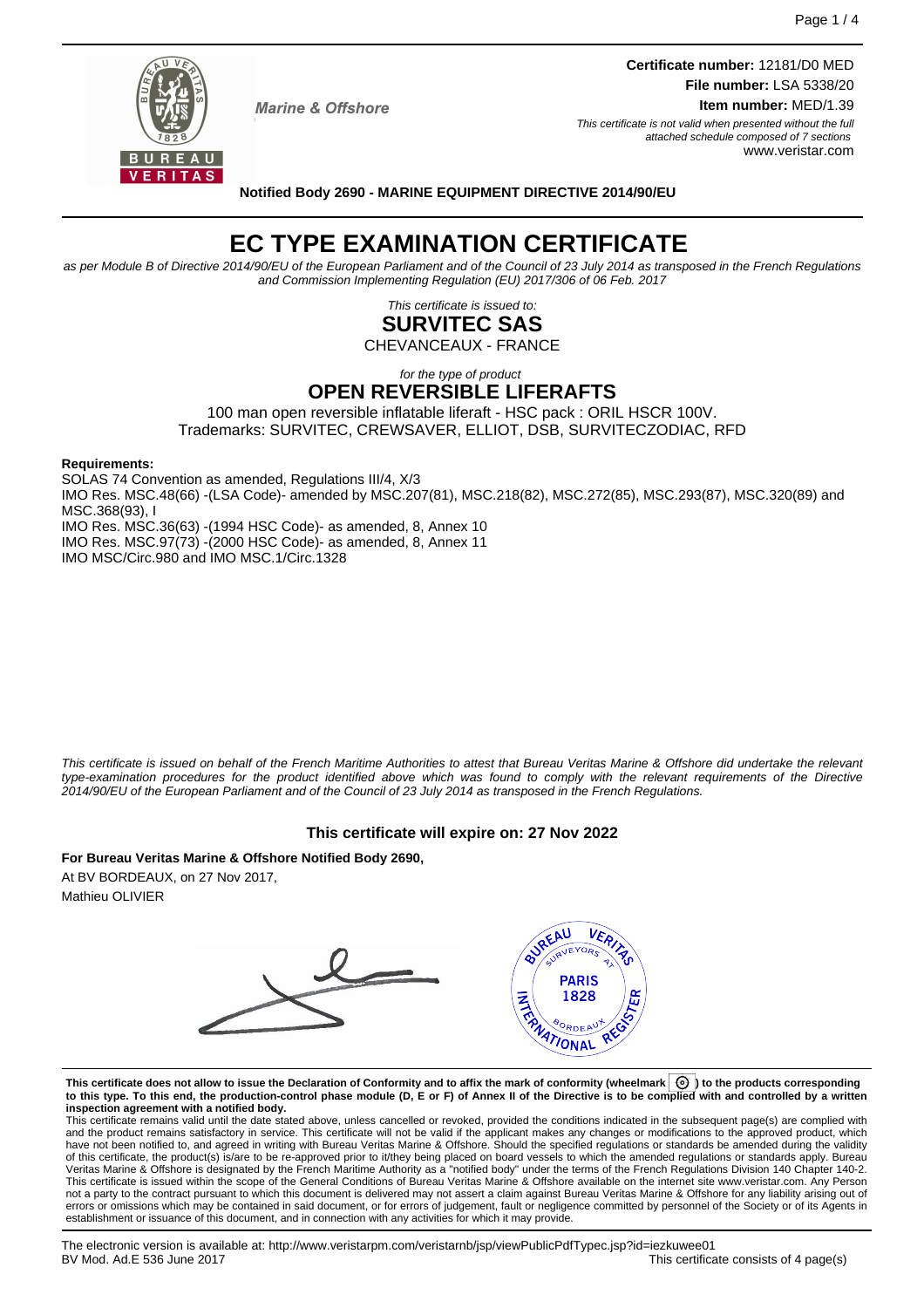# **THE SCHEDULE OF APPROVAL**

# **1. PRODUCT DESCRIPTION:**

| <b>Trademark</b><br>SURVITEC, CREWSAVER, ELLIOT, DSB, SURVITECZODIAC, RFD               |                                                                           |  |
|-----------------------------------------------------------------------------------------|---------------------------------------------------------------------------|--|
| <b>Type</b>                                                                             | ORIL 100V - 100 man Open Reversible Inflatable Liferaft ORIL 100 HSC pack |  |
| Weight                                                                                  | $220 \text{ kg}$                                                          |  |
| <b>Overall dimensions of the inflated liferaft (mm)</b><br><b>Working pressure (mb)</b> |                                                                           |  |

| Length | Width | Height | . . |
|--------|-------|--------|-----|
| we     | 100   | 000    | ⊥∪∠ |

ORIL 151V liferafts may be used as an associated inflatable liferaft of the MES SIS. In such a case, liferafts shall be equipped with either an "end bowsing lines arrangement (EBL)" or a "central bowsing lines arrangement (CBL)".

*As indicated in the technical documentation submitted by the Applicant.*

# **2. DOCUMENTS AND DRAWINGS:**

| Drawings and specifications: |                                                    |         |            |
|------------------------------|----------------------------------------------------|---------|------------|
| Number                       | Title                                              | Issue   | Date       |
| <b>CHXBE 302</b>             | SURVITECZODIAC OPEN REVERSIBLE LIFERAFT HSCR 100 V |         | 25/09/2017 |
| $---$                        | <b>BRANDS FILE</b>                                 | $- - -$ | 29/05/2013 |

# • Material and components:

| \umber                                                               | $T = 0.1$<br>Title<br>$\sim$ $\sim$                                                                                                                                                                         | <b>CC116</b><br>ьые | Date<br>.                    |
|----------------------------------------------------------------------|-------------------------------------------------------------------------------------------------------------------------------------------------------------------------------------------------------------|---------------------|------------------------------|
| $^{\circ}02$<br>the contract of the contract of the<br>$\sim$ $\sim$ | <b>ORIL</b><br><b>SR</b><br>-<br>.<br>$\alpha$<br>$\sim$<br>$\sqrt{2}$<br>ור<br>w<br>ונ<br>$\overline{\phantom{a}}$<br>Supplier<br>literati<br>$\mathbf{A}$<br>tile.<br><br>. T<br>. .<br>$\sim$ $-$<br>. . | ΙVΙ                 | $4/07/201$ <sup>-</sup><br>ж |

When used in conjunction with a marine evacuation system as an associated liferaft:

| Numhar                               | Title                                                                                                 | <b>Issue</b> | Date                                |
|--------------------------------------|-------------------------------------------------------------------------------------------------------|--------------|-------------------------------------|
|                                      | $\sim$ $\sim$                                                                                         | .            | .                                   |
| $\sim$ $\sim$<br>0 <sub>1</sub><br>. | <b>SIS</b><br>on a<br>m<br>unr<br>M F<br>adder <sup>e</sup><br>111e<br><b>JUD</b><br>,,,,,,<br>$   -$ | . .          | 201<br>v<br>. $\omega$ U 1 $\omega$ |

Manual(s) for installation use and maintenance.

*No departure from these documents is permitted without the prior consent of the Society.*

#### **3. TEST REPORTS: LIFERAFT TYPE TESTS**

| LIFENAF I<br>UD I D<br>. |                                                                           |       |                                             |
|--------------------------|---------------------------------------------------------------------------|-------|---------------------------------------------|
| . .<br>Nur<br>mber       | Title                                                                     | Issue | Jate                                        |
| ---                      | $\cdot$ $\sim$<br>- performed<br>Liferaft<br>on<br>the<br>l`≏ct<br>н сэгэ | ∸     | /2017<br>$^{\prime}$ $\Omega$<br>$\sqrt{2}$ |

### **TOWING FORCE**

|                  | With the sea anchor deployed | Without the sea anchor deployed |
|------------------|------------------------------|---------------------------------|
| Towed at 2 knots | 232 DaN                      | 196 DaN                         |
| Towed at 3 knots | 420 DaN                      | 315 DaN                         |

# **TESTS ACCORDING TO THE RECOMMENDATIONS OF THE GUIDELINES MSC.1/CIRC.1328**

| Number  | <b>CONTRACTOR</b><br><b>Title</b><br>$\sim$ $\sim$                                                                                      | lecue<br>- 33u− | <b>Date</b>                                                         |
|---------|-----------------------------------------------------------------------------------------------------------------------------------------|-----------------|---------------------------------------------------------------------|
| $- - -$ | <b>TEDC</b><br>FDS<br>$\overline{\phantom{a}}$<br>`ummurv<br>canit<br>- ∩et<br>essais<br>$\sim$<br>ulatı+<br>des<br>ablear<br>-<br>,,,, | $- - -$         | $J/N$ 5/2011<br>$\Delta$<br>$\Delta$<br>′∠∪ 1<br>. .<br>$1.7 - 7.7$ |

## **4. APPLICATION / LIMITATION:**

As per requirements stated on front page of this certificate.

Maximum capacity: 100 persons.

The maintenance of the liferaft shall be carried out according to IMO Resolution A.761(18) as amended and with instructions stated in the Manual(s) for installation use and maintenance.

• Maximum permitted stowage height above waterline : 20 meters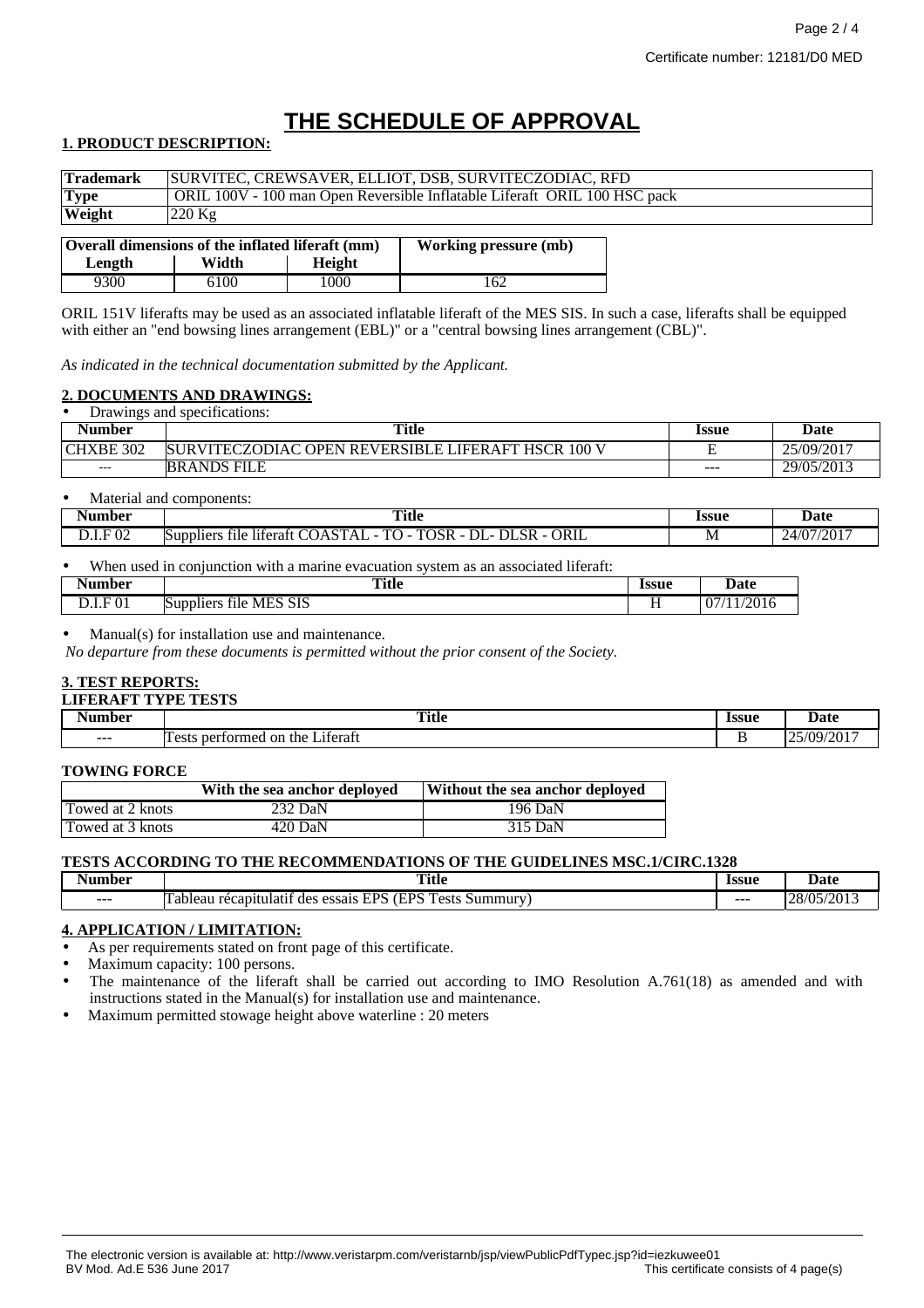# **5. PRODUCTION SURVEY REQUIREMENTS:**

This certificate alone does not allow the applicant to issue the Declaration of Conformity and to affix the mark of conformity (wheelmark) to the products corresponding to this type. To this end, the production-control phase module D "Production Quality Assurance" or E "Product Quality Assurance" or F "Product Verification" of Annex II of the Directive is to be complied with and controlled by a written inspection agreement with a Notified Body.

The manufacturer shall institute a quality control procedure to ensure that the inflatable liferaft are produced to the same standard as the approved prototype and shall keep records of any production tests carried out in accordance with instructions given in IMO Resolution MSC.81 (70) Part 2.

Each liferaft intended to be fitted onboard a ship registered to a National register adhering to the Directive shall be delivered with a Declaration of Conformity.

Each equipment, or batch of equipment, is to be supplied with its Manual(s) for Installation, use & maintenance and instructions for servicing stations for frequency and tests to be carried out according to IMO Resolution A.761(18). The servicing stations must be recognized by the manufacturer according to IMO Resolution A.761(18), for their competences to service and repack such life-rafts.

For information concerning the production phase modules, **Survitec SAS, France** has declared the following manufacturing site(s):

### **Survitec SAS**

Route de Chatenet 17210 Chevanceaux - France

# **6. MARKING OF PRODUCT:**

| <b>Markings on container</b>                                                                                                            | <b>Markings on inflatable liferaft</b>                         |  |
|-----------------------------------------------------------------------------------------------------------------------------------------|----------------------------------------------------------------|--|
| Maker's name or trade mark.                                                                                                             |                                                                |  |
| Serial Number                                                                                                                           |                                                                |  |
| Name of approving authority                                                                                                             |                                                                |  |
| Reference is made to MED 2014/90/EU chapter 2                                                                                           |                                                                |  |
| In particular Article 10.3 specifies that the wheelmark shall be followed by the identification number of the Notified Body             |                                                                |  |
| involved in the production control phase (module $D$ , E or F) and by the year in which the mark is affixed (4 digits or last 2 digits) |                                                                |  |
|                                                                                                                                         | Number of persons it is permitted to accommodate over each     |  |
| Number of persons it is permitted to carry                                                                                              | entrance, in characters not less than 100 mm in height of a    |  |
|                                                                                                                                         | colour contrasting with that of the liferaft.                  |  |
| Date when last serviced                                                                                                                 | Name and place of servicing station where it was last serviced |  |
| Type of emergency pack enclosed                                                                                                         | Date of manufacture (month and year)                           |  |
| Length of painter                                                                                                                       |                                                                |  |
| Maximum permitted stowage height above waterline                                                                                        |                                                                |  |
| Launching instructions                                                                                                                  |                                                                |  |
| <b>NON SOLAS REVERSIBLE</b>                                                                                                             |                                                                |  |

Provision shall be made for marking each liferaft with the name and port of resitry of the ship to which it is to be fitted, in such a form that the ship identification can be changed at any time without opening the container.

In addition, liferafts subject to extended service intervals pursuant to SOLAS regulation III/20.8.3 should be marked to indicate that they have been approved and certified for extended service intervals in accordance with the guidelines MSC.1/Circ.1328.